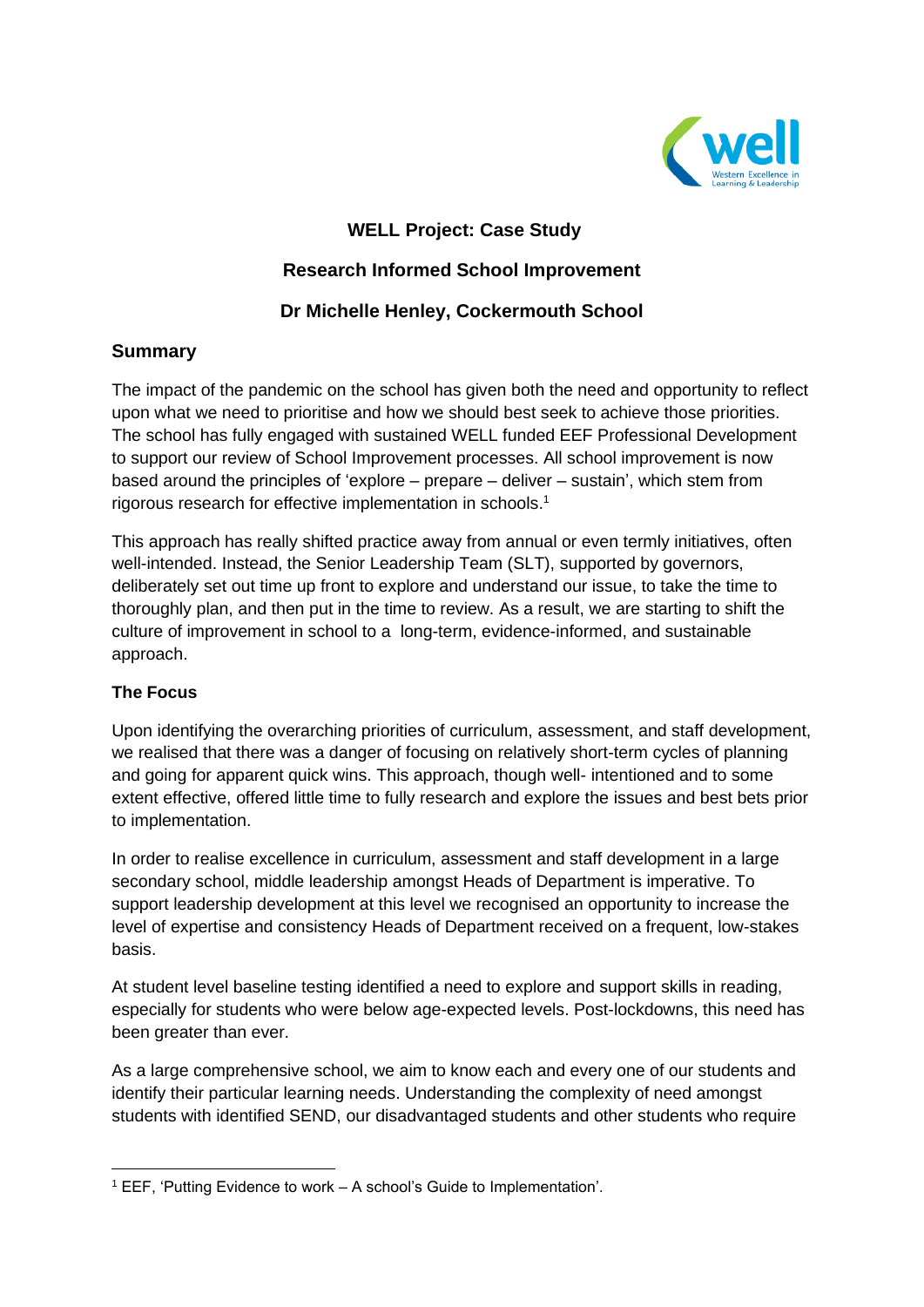additional learning support has been identified as an area to develop with the rigour of the explore-prepare-develop-sustain model.

#### **Action Taken**

Strategic improvement in all areas is underpinned by our revised Continuing Professional Development (CPD) plan. We have reorganised directed time to facilitate a weekly CPD programme which protects time to revisit key areas of school improvement half-termly throughout the year. The leads on each area use the EEF's Effective Professional Development guidance to plan training over the school year which builds teacher knowledge, motivates, develops techniques, and allows time for practice to be embedded.<sup>2</sup>

Our Heads of Department now have their annual and termly calendar structured differently to ensure that the principle of 'explore-prepare-deliver-sustain' underpins departmental development moving forward. Their line management and support meetings, and quality assurance is all scheduled to fit with this cycle. As result, we no longer have bolt-ons. If it matters, it is planned for and given the time. Department line management has changed from the traditional model in secondary school of a fortnightly meeting with a senior leader. Instead, that time has been reorganised so that Heads of Department structure their departmental development on a half-termly basis with 5 distinct phases: diagnose; plan; deliver; review; plan for 2022-23. Each half-term involves meeting the senior leaders expert in assessment, curriculum, and staff development in order to explore progress in each area.

Our reading strategy is now up and running with great success in 2021-22, having taken the time in 2020-21 to understand what we needed and what that would look like. We spent the first year exploring both student need through baseline diagnostics and also staff development requirements to achieve a sustained shift in practice. Reciprocal Reader is used as a structured intervention tool to support student who require additional support in comprehension. This intervention sits within a package which also offers phonics, decoding and fluency depending on individual need. At whole school level we have begun to train teachers in the delivery of disciplinary reading starting with the use of Reciprocal Reader as a comprehension technique relevant in all subjects.

### **Result**

**Staff and school development:** At a whole school level staff are clear about whole school priorities and their role in building knowledge, developing techniques, and embedding practice. The weekly programme ensures time is protected and dedicated to sustaining progress. Half-termly revisiting of key themes is helping to ensure practice is both secured and then developed. We will develop this model.

**Departmental development**: At department level we have seen deeper analysis of the core areas of Quality of Education: assessment, curriculum, and staff development. Half-termly Heads of Department meet the Assistant Head for each of these areas to discuss their progress and development work; these discussions lead to an output in the departmental development plan which is tightly focused on one area of improvement. The senior leader is an expert in their one area (assessment, curriculum, or staff development). Having that expert work with every Head of Department has led to much greater levels of support and challenge as Heads of Department work through the explore-prepare-deliver-sustain model to enact deliberate and informed change to their areas. Through this model we have been

<sup>2</sup> EEF, 'Effective Professional Development' guidance.